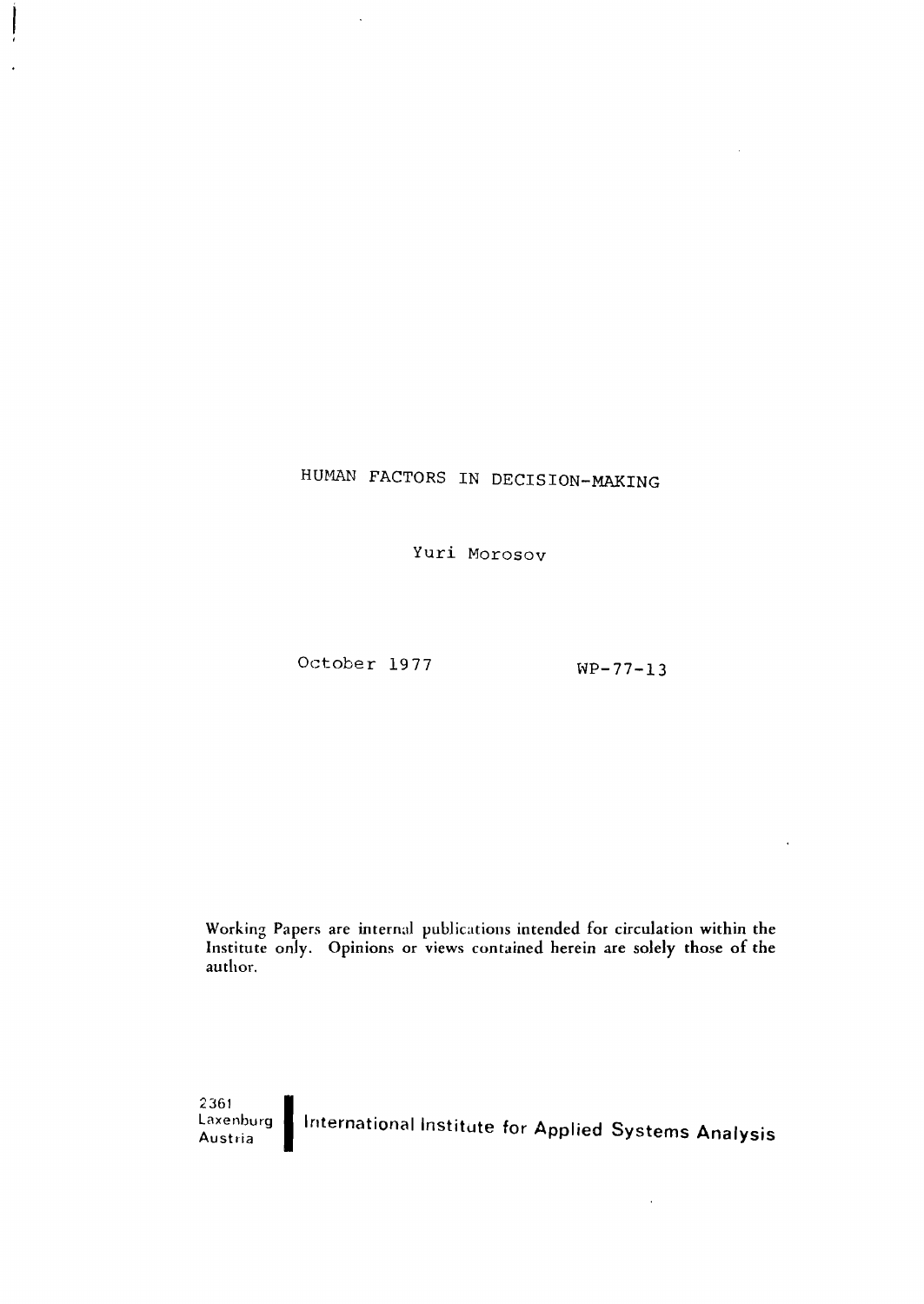$\epsilon$  $\star$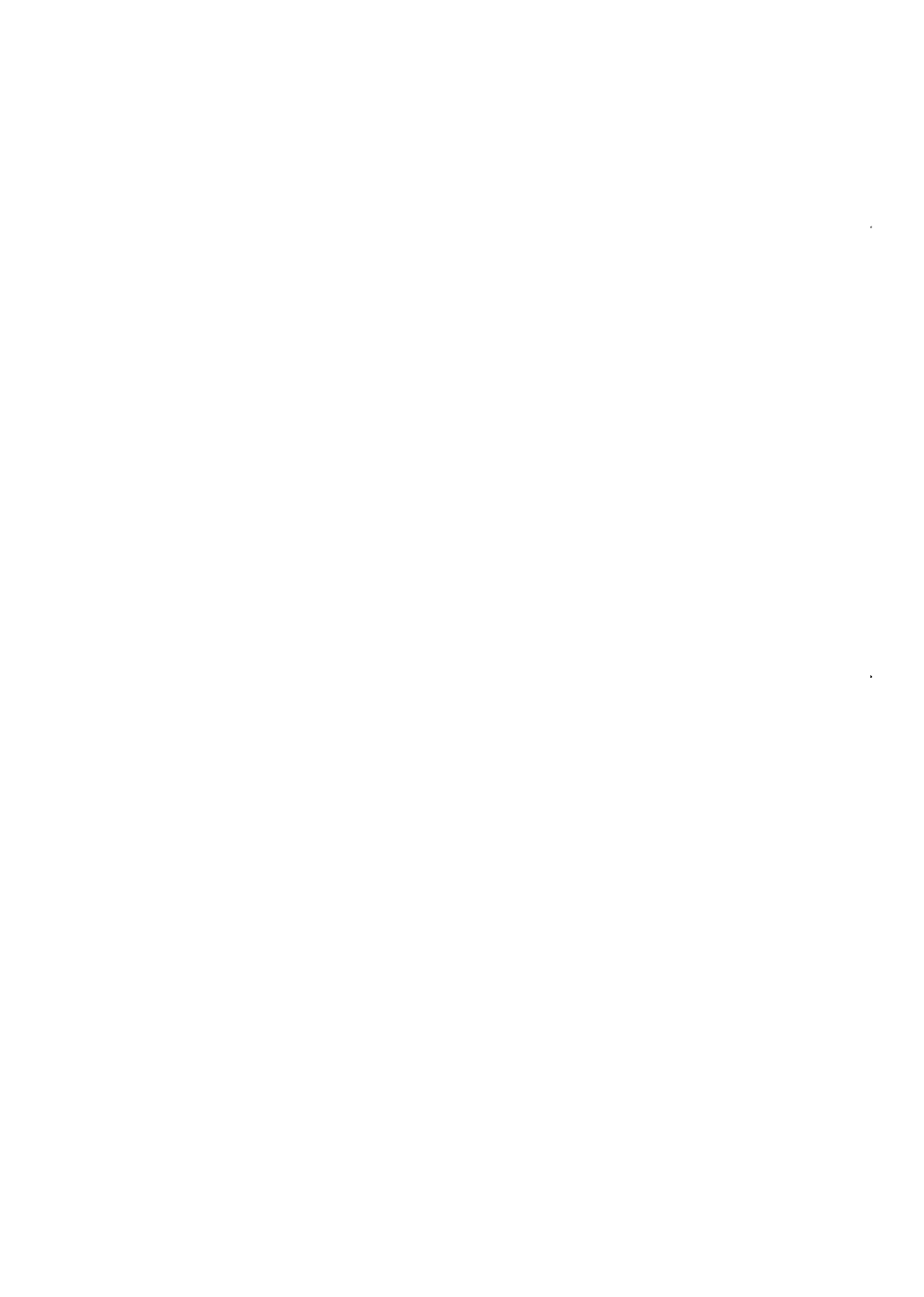#### HUMAN FACTORS IN DECISION-MAKING

#### 1. Two Types of Decision-Making

The important role of decisions in the whole process of management on all the levels is unquestionable now.

In practical work every manager in business deals with decisions devoted both to so-called "technico-economic" business and ",management" decisions in the proper sense of the word where the latter reflects the essence of the management, its role in coordination and organization, the management itself (where the former are the decisions which deal with the object of management). The best sign of the management decision is the presence of the feature of coordinating the activity of people to achieve the goal (which, of course, does not mean that the managerial decisions deal only with "collective" decisions in the Luse-Raiffa meaning; a director's decision to promote someone is an individual management decision (see Chapters 13 and 14 in [1]).

The distinction between the former and the latter is not purely <sup>a</sup> linguistic one. Due to many reasons the main efforts were directed to the "optimal" techno-economic decisions; this can be represented in the well-known form:

$$
\begin{cases} F(x) & \to & \text{extr} \\ x \in X \end{cases}
$$

But those well-structured problems mainly tackle technical problems, in which (a) the human and organizational factors play subordinate roles; (b) the statement of the problem is defined by the problem itself (criteria--for instance, minimum time, cost, etc.). In such <sup>a</sup> statement obviously the traditional stages of managerial decisions process (analysis of the present situation, the description of <sup>a</sup> set of alternatives, the statement of goals and criteria, the assessment of alternatives) are omitted. The main difference between the managerial and technoeconomic decisions is not in fact that the latter can often be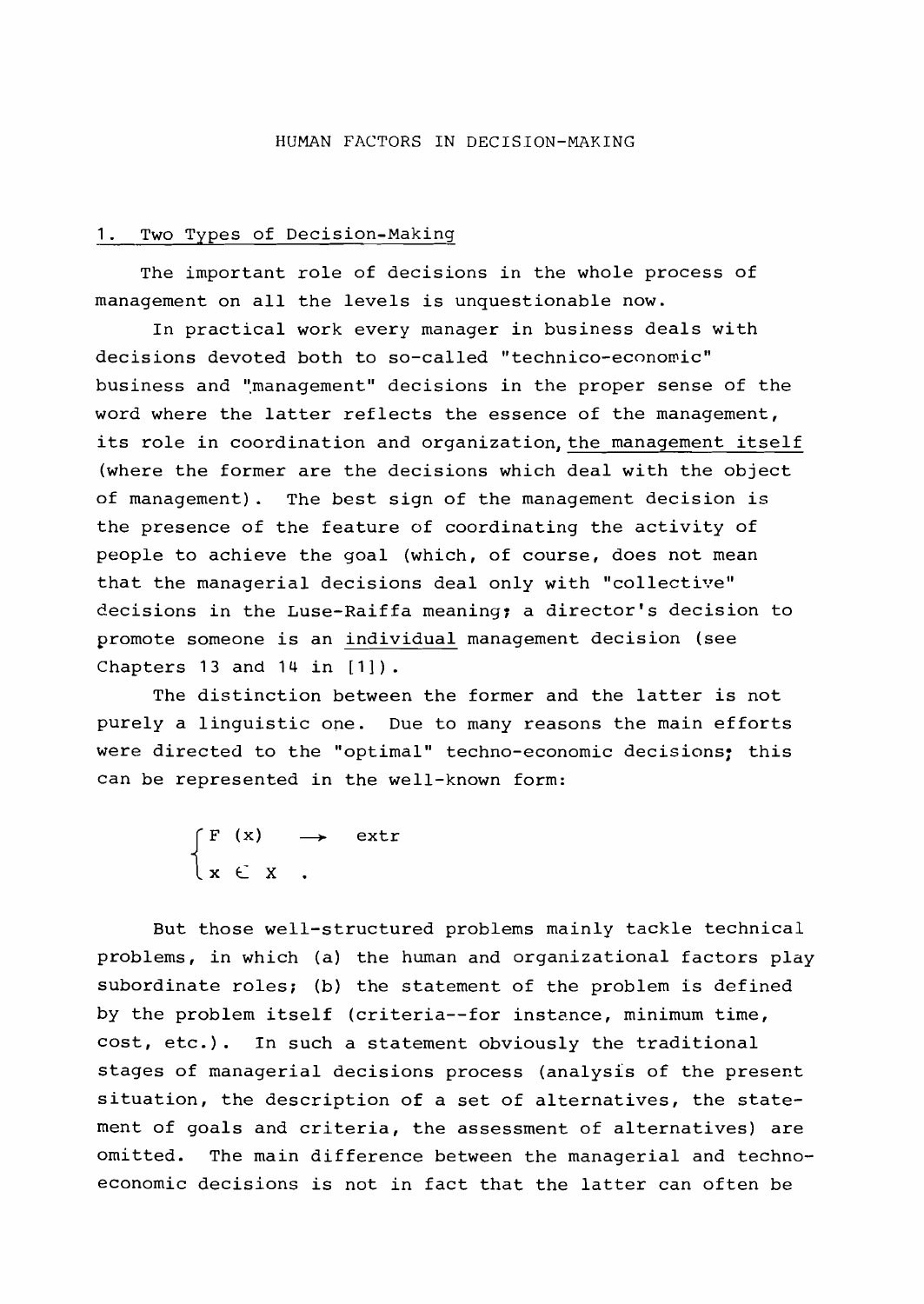represented in a formal (equational) form (this advantage can easily be explained if one takes into consideration the fact that attention to the managerial decisions was drawn later than to the techno-economical ones. The main difference is that there is no real choice between the alternatives in techno-economic decisions: in those problems we have no choice, but search for a potentially existing decision (which is not the case with managerial decisions).

As <sup>a</sup> whole, techno-economic problems deal with the first five functions of a manager (according to Fayol): technical, financial, control and maintenance, but not with organizational functions. It is well-known that the techno-economic problems ("standard") constitute 75% of all decisions made by <sup>a</sup> manager which is why the skill to resolve these problems as well as possible, is <sup>a</sup> step forward, but it does not mean that we should deal only with them.

From some point of view pure managerial problems are much more interesting due to the fact that (i) in them the criteria and restrictions are not defined beforehand, that must be done in the process of decision making; (ii) it is very difficult to make them formalized; (iii) as <sup>a</sup> rule they have <sup>a</sup> lot of criteria; (iv) as <sup>a</sup> rule, "fuzziness" and bad defined terms are characteristic of them; and the most important (v) the decision must be made in an organization, from which the existence of different interests, different understanding and interpretation of measures, activities and goals, (which must be achieved in the result of decision making) follows.

Therefore we consider it necessary to study (a) the process of decision-making in real life organizations, (b) factors (human and organizational) which influence it, (c) collective and individual decisions in them, and (d) interpretation, communication and motivation in organizations. We should use methods of such sciences like psychology, sociology, social psychology to do so.

These problems became so urgent now, when we try (and which is more imporant, have) to use computers in man-machine systems for improvement of management. This cooperation becomes impossible if we do not know how man and man-made organizations make decisions (see [2]). This knowledge will help us to settle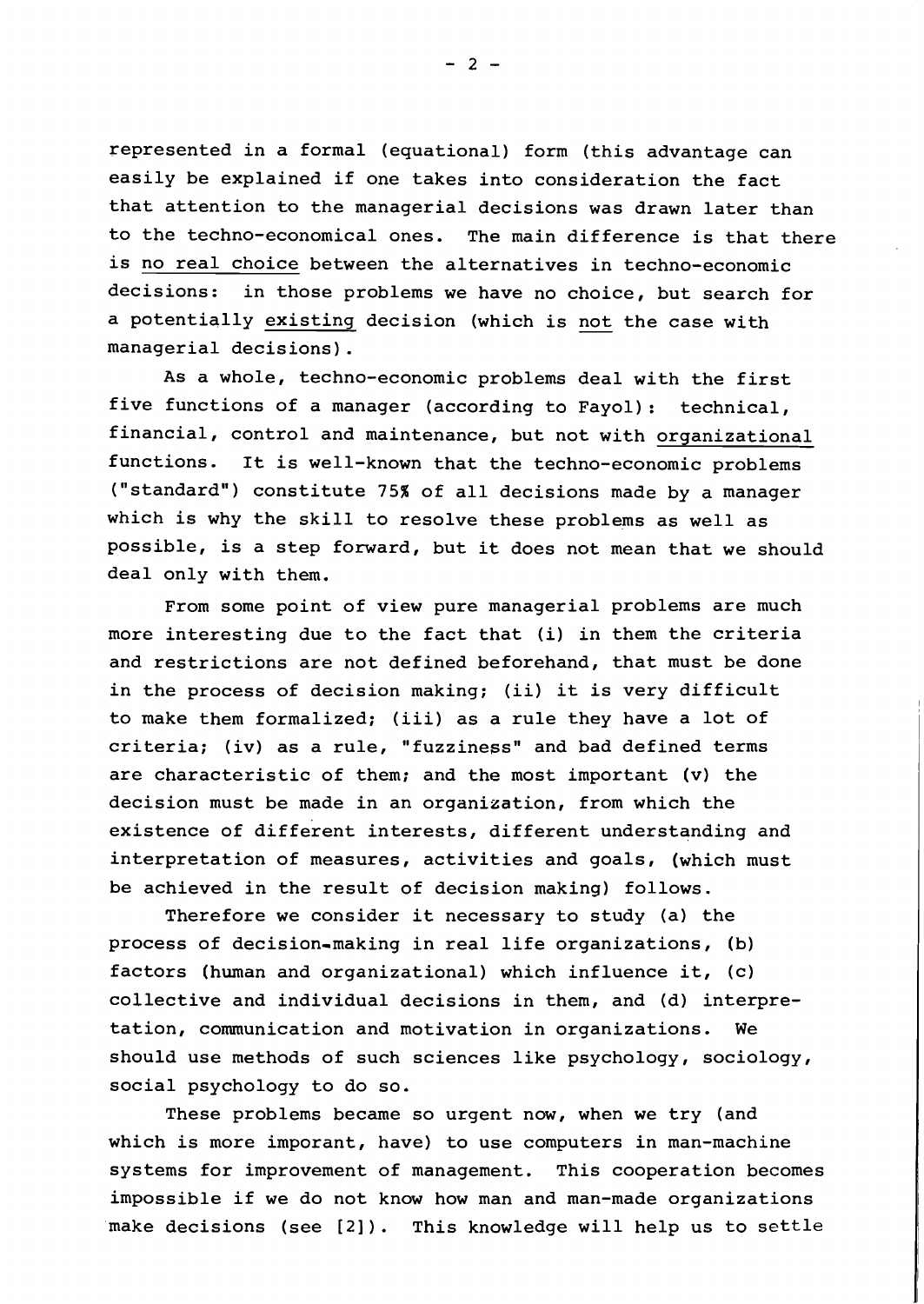techno-economic problems too--the fact is that when we try to introduce into the statement of them such things like multicriteria, dynamics, uncertainty, etc--we do it following the advice of existing methods, which are based only on mathematical conveniences, not on the essence of the tasks. (It is interesting to point out that the last 25% of "non standard" decisions determine the main variables, which influence considerably the life of an organization--goals, criteria, norms and moral standards in it, personnel policy, communication structure in it, etc.).

### 2. Continuous Decisions

There exists another very important distinction between the two kinds of problems. The management decision process consists of two parts: the search (formulation) for the decision and the work on its implementation (because the work on the implementation of techno-economic decisions is an organizational one). But both the decisions found in the scientific institute or made by the manager himself, when implemented, usually (someone thinking that always) have nothing in common with the proposed one: during the process of adjustment it may change greatly. We consider the underestimation of the implementation stage and' the men and organizations which act on it, to be the main reason for this "gap" between made and implemented decisions.

To eliminate this gap we feel it necessary to consider the decision-making process as a continuous process of searching and implementation of the decision. This means that we should take into consideration the "internal parameters" of the organizations and managers, the collaboration and communication of men and organizations (which in practice sometimes may mean simply the participation of those who implement decision in the process of their elaboration). To some extent the existing methods of decision preparation (talks, meetings, collective and even open discussion on alternatives, preparation of drafts, visas, signatures, etc.) try (based on the experience of managers) to overcome the gap by means of the development of special procedures (strict control, personnel policy, good reports, explanation and agitation work, etc.)

 $- 3 -$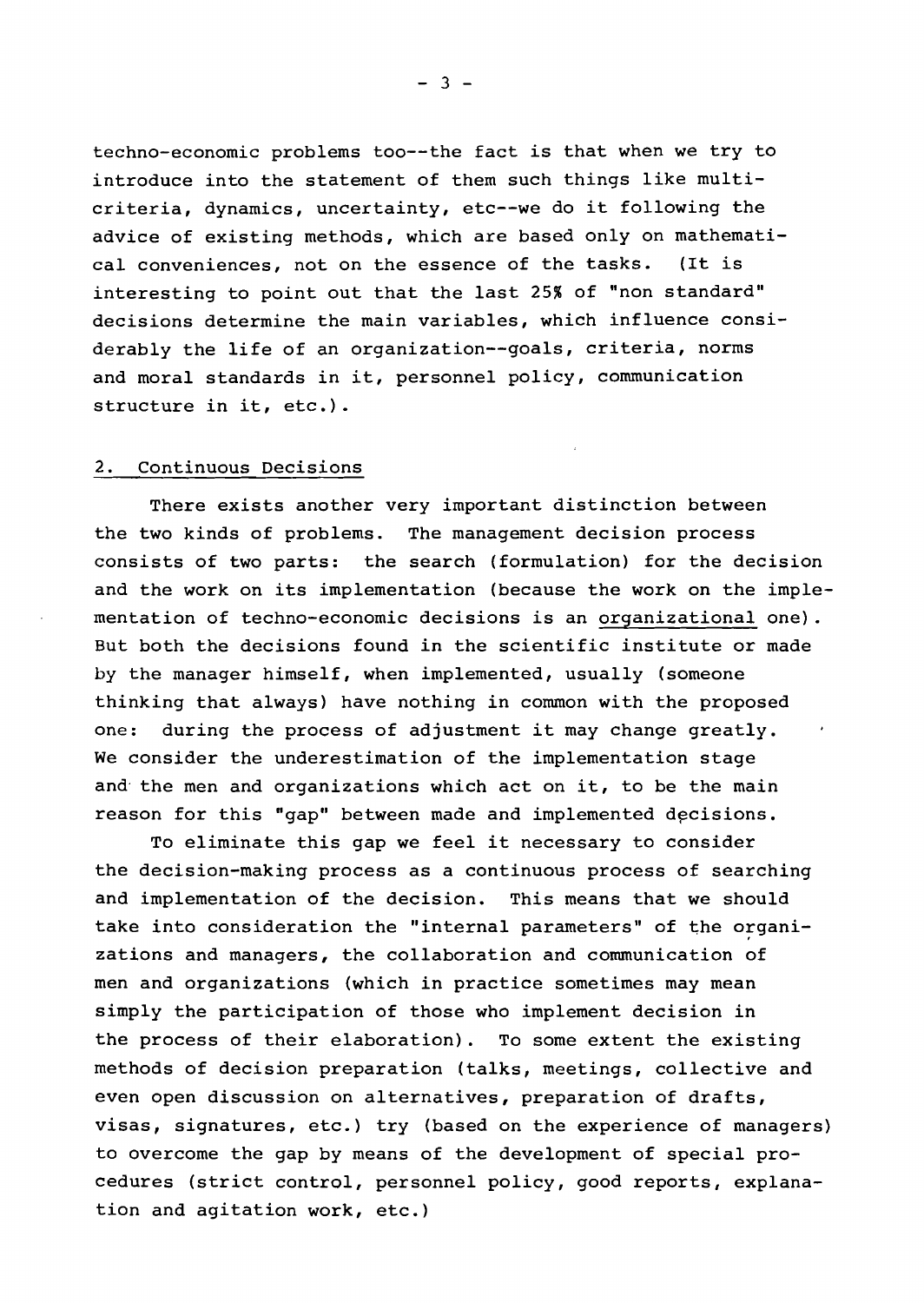To be able to consider a decision to be "continuous" in the process of its elaboration and implementation one should take into consideration not only the social-psychological parameters of the decision making organization, but also (a) goals, targets, resources, implementors, (b) time span, (c) existing rules, instructions, previous decisions on the subject, and (d) paramters of organizational structure and its cooperation with informal structure. (Really "continuous" decision should necessarily include in itself such things, for instance, like: which acts and instructions must be disabled and which ones must be prepared, etc.)

Continuous decision will facilitate tying decision and (a) goals, (b) resources, (c) personnel, (d) time-span, and (e) existing organizational structures.

Of course, we are far from the statement that the above mentioned features of continuous decisions are quite new ones (for example, the idea of participation was discussed in several places, see [2]). Our main intention is to point out that this intuitively and in practice obvious statement, is considered to be an art, not an exact science. Nowadays to my mind, we considerably lack descriptive (not normative) theory of decisionmaking, which would be based on real life facts of behavior of organization and managers in the decision-making process.

# 3. Psychological Factors of Decision-Making

There is <sup>a</sup> number of parameters which could be included (or at least tested) into the decision making theory even now:

- a) more realistic description of goal setting of men and organization (those which prevalent nowadays describe them like "seeker of maximum profit, utility, etc.--which in light of the presence of level-of-aspiration-aehievement behavior lacks solid base);
- b) more realistic testing of attitudes towards risk (in the theory of games and in statistical inferences man ig considered to be an absolutely "rational being") even the simple usage of three types of risk aversion gave interesting results (see [3]);
- c) logic of decision must be built which (unlike the works of Rescher or Wright) should take into account such facts like

- 4 -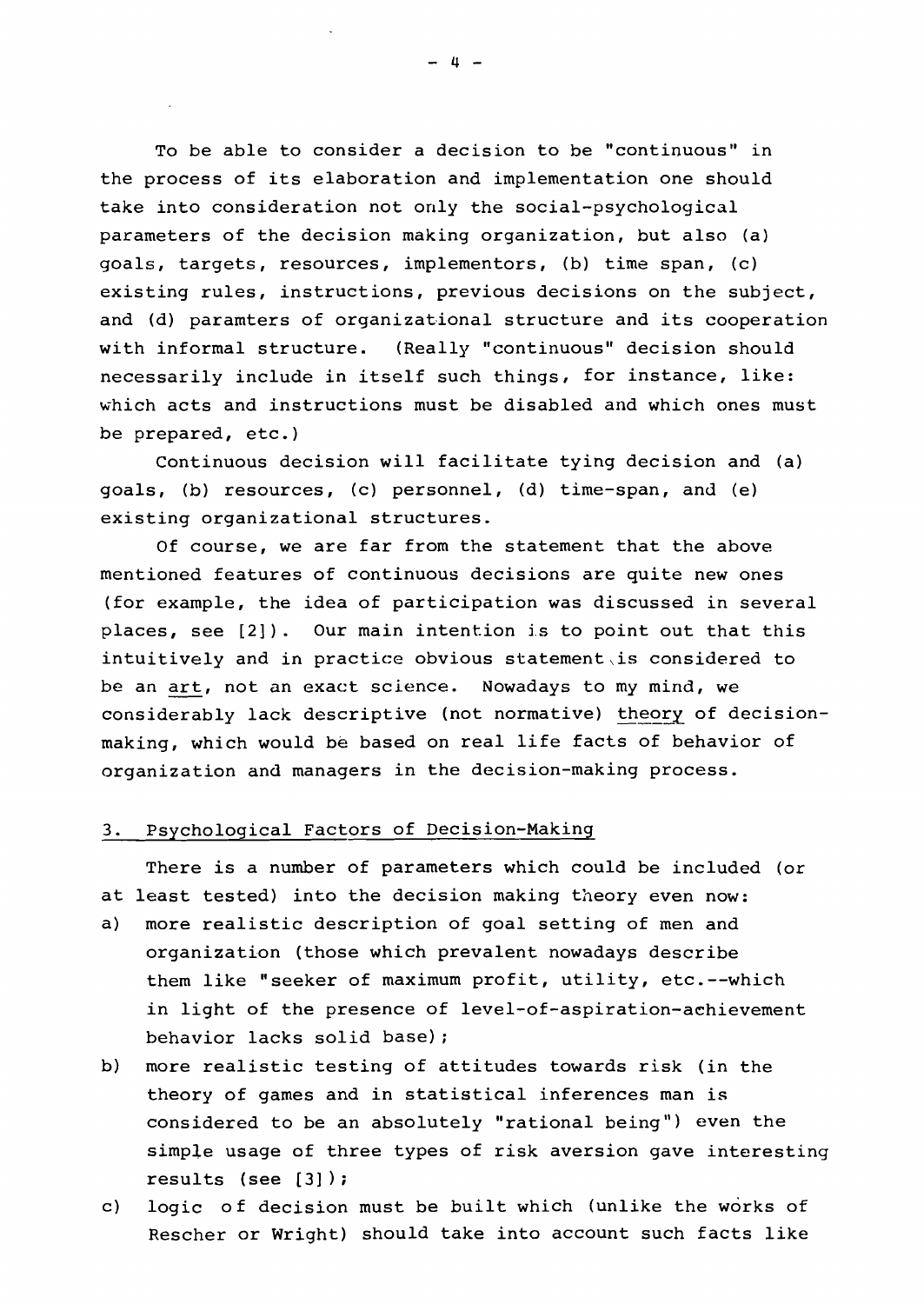intransitivity of preferences, incomplete order of alternatives, etc.;

- d) time of perception and processing of information by collectives and men;
- e) level of unity of groups or organization (presence of leader, kind of his authority, socioeconometric chart of the group, distribution of power between deviants and conformists, etc.);
- f) emotions and affections, which now are considered to be a good assistance to a man in decision making under uncertainty (see [4]); and
- g) principal inability for <sup>a</sup> man to imagine infinite (and even very large number) of alternatives at <sup>a</sup> time and "fuzzy" character of his thinking.

# 4. Model of Individual Decision-Making

Modeling life is <sup>a</sup> good and useful method of studying it, and therefore we will try to present here some models of man's behavior in decision-making situations which will explain at least some of the phonomena mentioned earlier.

Let us consider a set of "finite" lotteries M (in von Neuman-Morgenstern's sense [5]): ApB, such that: if <sup>A</sup> and <sup>B</sup> in M, then ApB $\epsilon$ M also (where  $0 \leq p \leq 1$  and ApB means lottery: to have A with a probability p or B with a probability 1-p). Let us assume:

- A1. On M exists a linear, reflexive, transitive order  $\gimel$  .
- A2. If  $A > B$ , then for all  $0 \le p \le 1$ ,  $A > A p B > b$

A3. If A> B> C, then there exists p that  $0 \leqslant p \leqslant 1$  and  $B \sim A p C$ .

A1-A3 were included, with <sup>a</sup> number of others, into <sup>a</sup> set of axioms in von Neuman-Morgenstern's work. They insured the existence of the utility function on M, because from them one could infer that in A3, <sup>p</sup> must be unique. But from A1-A3 we can not make this inference, that is there can exist <sup>a</sup> whole interval  $P = [p_1, p_2]$  such that for any p $\epsilon P$ , ApC $\sim$ B. This reflects the fact that any man cannot discriminate all the alternatives and/or numbers. This improvement makes impossible the inference of a "normal" utility function, but we succeeded in constructing a "fuzzy" utility function  $U : M \rightarrow 6(E)$ , where U now maps a set of

 $- 5 -$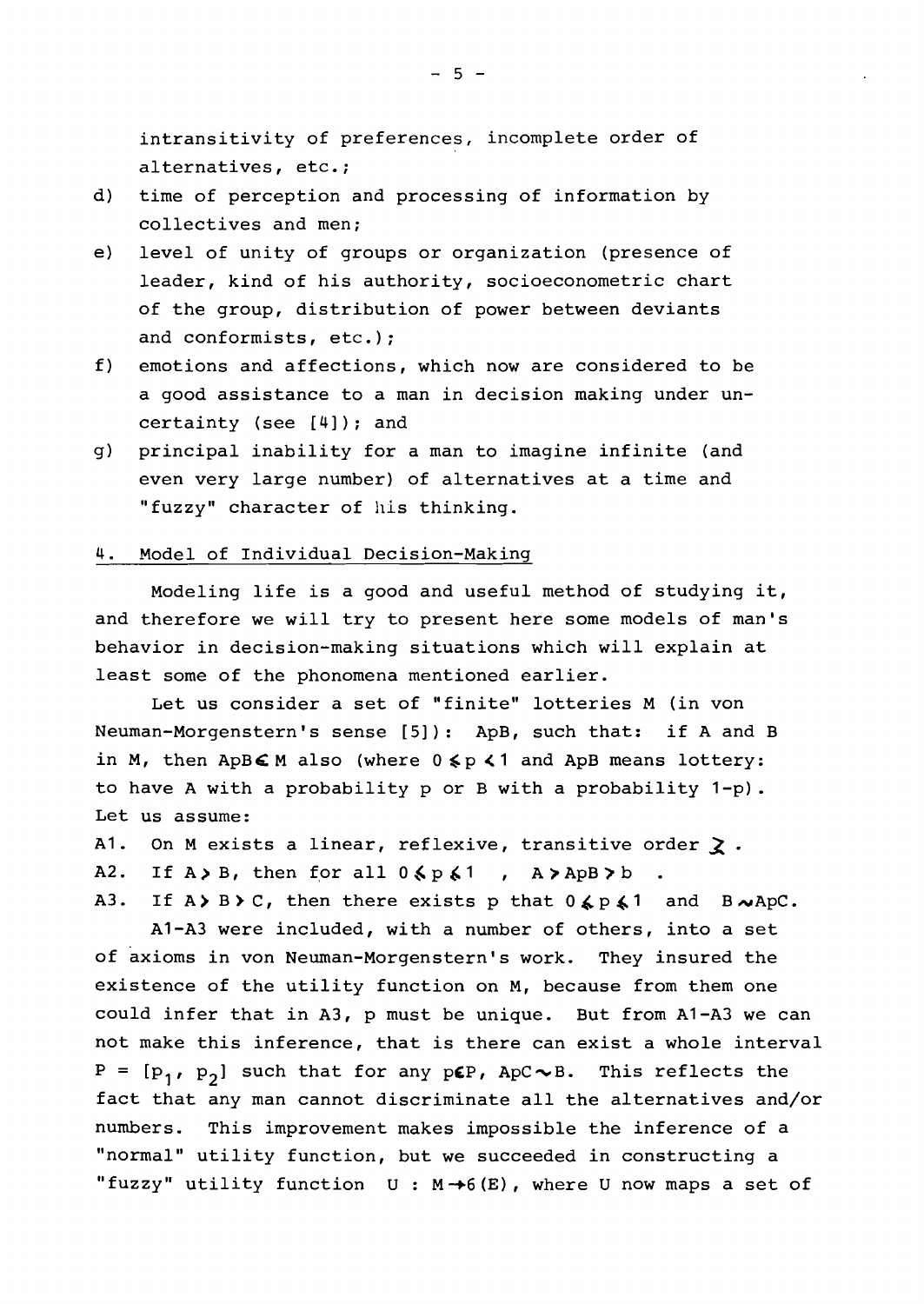alternatives not on the real numbers line E, but on the (constructively built) set of intervals <sup>E</sup> (see [6] for details) . It is easy to notice that u(x) is really "fuzzy" in the Zadeth meaning.

From such a model we have some interesting conclusions. Let us introduce now the order on M in the following way: B1. A  $>$  \*B if, and only if, A  $>$  B and U(A)  $\theta$  U(B) =  $\theta$ . B2. A  $\sim$ \*B if, and only if, U(A)  $\cap$  U(B)  $\neq \infty$ .

The newly constructed order  $\geq$  \* , though symmetric and reflexive, is not transitive, which shows <sup>a</sup> possible way to explain why in real life, man often behaves "irrationally." In our previous paper, we showed the way to solve Allays paradox [7] using a fuzzy utility function.<sup>1</sup>

# 5. Model of Group Decision-Making

Another part of the future work might be the modeling of the decision-making process in organizations, which was described in a number of works, one of the most famous being Arrow's work on collective choice [8]. The main result of this was: decisions in organizations either depend on only one man ("dictatorship"], or independent ("imposed"). It seems to us that the reason for this disappointing results was that the basic assumptions about the human's and organization's behavior were too far from reality- they did not take into account the real mechanism of coordination of the interests in groups: role of leader, influence of the group on its members (which was discovered in Sherif's experiments [9] and confirmed in <sup>a</sup> series of other and different countries), etc.

The most primitive model of a leader's influence on the group decision-making might be stated as follows: let  $P_i(x)$ be the probability that alternative <sup>x</sup> from <sup>M</sup> is the "best" for member <sup>i</sup> of the group. Let us describe two classical cases:

It is necessary to point out that in our opinion the main cause for the utility function being "fuzzy" is not the uncertainty of the information (because the target can, and must, be stated clearly) but is due to the existence of many different goals, which a manager or an organization pursues simultaneously.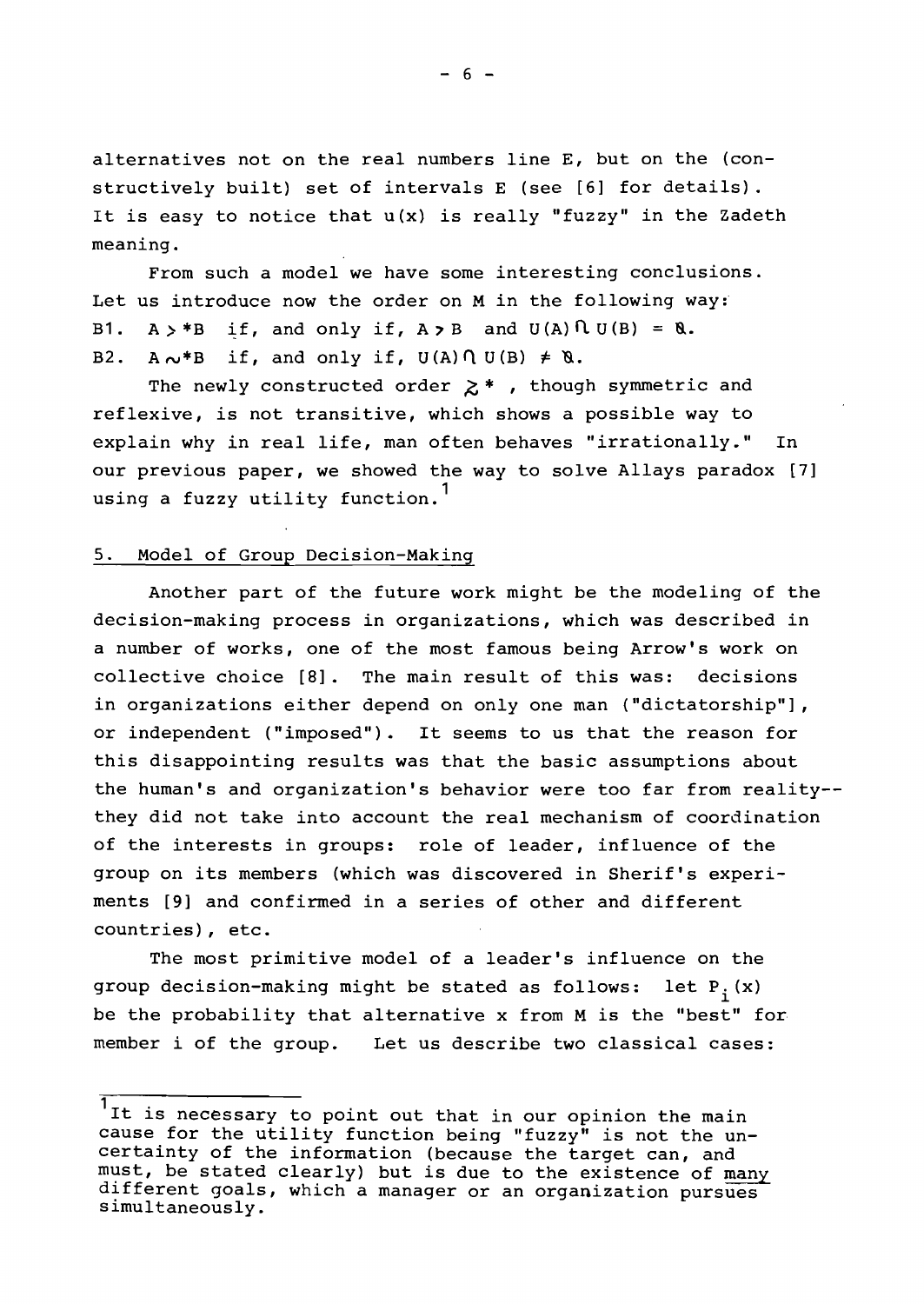(a) for some members i there exists a utility function for the preference  $\geq i$  on M; then it is quite natural to assume, that  $u_i(x)$   $>$   $u_i(y)$  if, and only if  $p_i(x)$   $>$   $p_i(y)$ ; (b) member i has a level of aspiration  $u_{1}^{*}$  (that means that for all  $x_1, x_2 \in \{u/u(x) \ge u_1^*\} = A, x_1 x_1 x_2, \text{ and if } x_1 \in A, x_2 \neq A,$ then  $x_1 > i x_2$ . In this case  $p_i(x)$  will be part linear one. {Of course usually we should not expect the occurence of both cases (a) and (b).

Then the process of decision-making will be described in two staged procedure: first step--every one has his own judgements, and compares them with the group's and with (particularly) the leader's preferences. The second step--adjustment of members' preferences  $(p_i(x))$  to leaders:  $p_i(x)$  becomes  $p_1^*(x) = f(p_1(x))$   $p_{io}(x)$  where  $i_o$  is leader (it is worth trying Pio • Pi instead of f, or some other function).

### 6. Critique of Some Models of Decision-Making

Different models, describing human decision-making, were prepared by a lot of authors (see review in [1]). Their assumptions may be stated as follows:

- a) decision-maker seeks optimum of utility index;
- b) decision-maker is considered to be only one "being" (which means in case of organizations, that we omit or consider to be irrelevant such things as discrepancy of interests of different men, communicational problems, etc.); and
- c) all the problems can be stated in "strict" terms (especially quantified) .

Let us consider some of these models:

(1) A model describing a man who seeks "max imum expected utility" was proposed by J. Bermulli, which states that in the situation with uncertain outomes rational men must choose a strategy with the maximum expected utility of gain. Well-known Sanct-Peterbourgh Paradox was the first example, which showed that in real situation <sup>a</sup> man decides whether to take part in the game or not but the price of it is less than the expected utility. (Moreover, this price is chosen not in <sup>a</sup> pick-and-toss way, because the prices, defined by different people, turned out to be very close to each other.) That means, that there must exist other principles

 $- 7 -$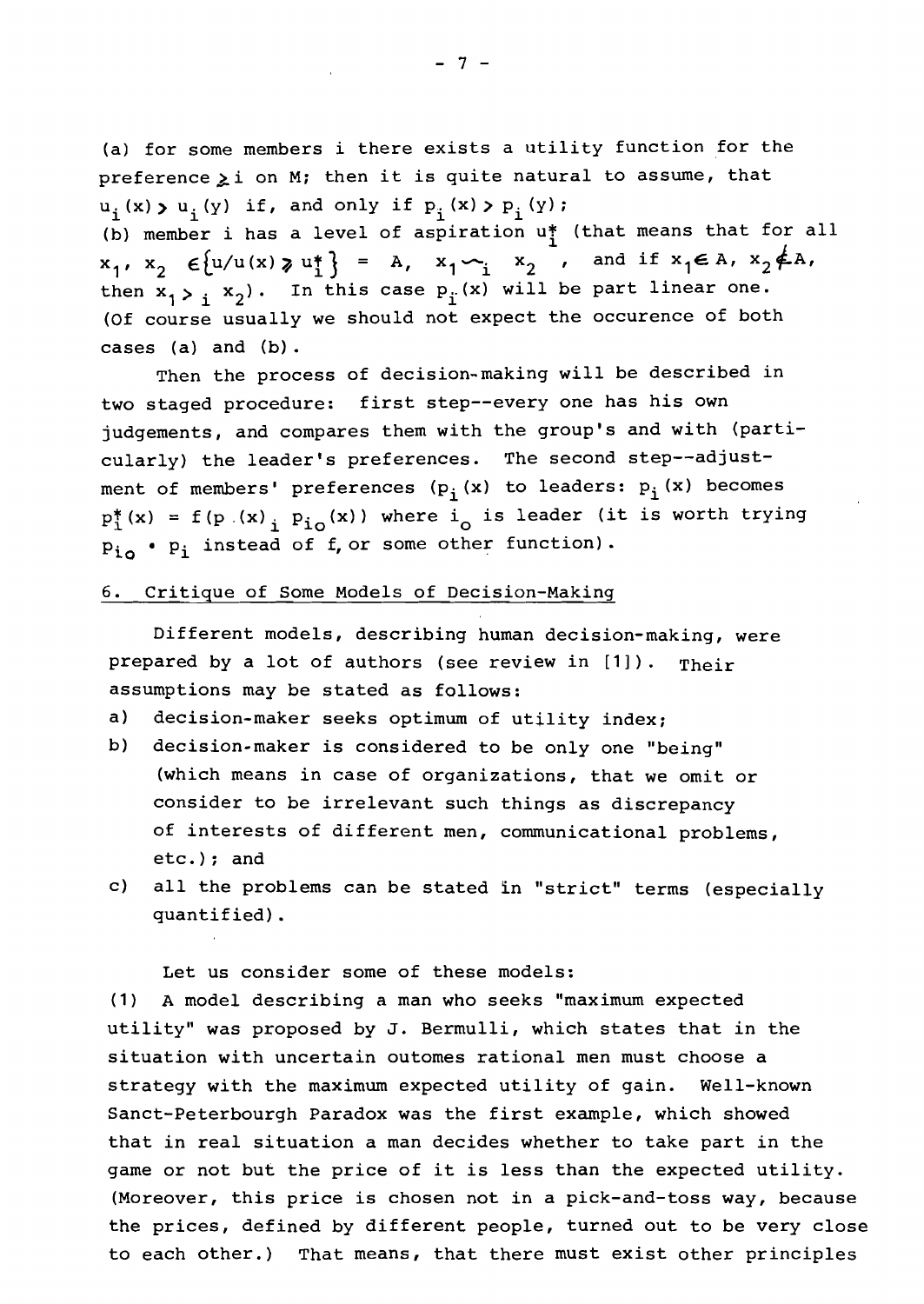describing man's behavior in decision-making processes. In a number of situations two strategies might have equal expected utilities, but one might be obviously better than the other (for example, the dispersion of one might be less). Therefore we should take into consideration not only the expected utility but, and this is much more important, we should firstly decide whether we can use statistical functions at all because we must know what kind of probability we consider--subjective or logical probabilities might turn out to be more adequate while decribing real behavior. The fact is that those problems which we described above as "managerial", occur very seldom (H. Simon calls them "unprogrammed") and therefore it is impossible to find any statistical functions (because <sup>a</sup> situation does not repeat itself).

Even the simple consideration of risk aversion violates the maximum expected utility principles. Let us assume <sup>a</sup> man estimates the outcome x of a game  $u(x) = (x-4)^2$ . Let us assume a game: $L_{\perp} =$   $\int$ \$+10 with probability 0,5

$$
\begin{array}{c}\n \downarrow \uparrow -2 \quad \text{with probability } 0.5\n \end{array}
$$

The expected gain from the participation is  $$4$  (=  $10/2 - 2/2$ ) which means that the utility of participation is zero:  $u(4) = 0$ . But the expected utility of gain is 36 (=  $0.5 \cdot (-2-4)^2 + 0.5 \cdot (10-4)^2$ ) which means that <sup>a</sup> man will prefer to run <sup>a</sup> risk and take part in the game *L* sooner than receive <sup>a</sup> "sure" \$4.

Let us consider the application of the fuzzy utility function mentioned above to expected utility principle. Let  $A_1 > A_2 > A_3$ ; from A1-A3 follows that there exists R =  $[\underline{r}$  ;  $\overline{r}]$ , such that for all r $\in$  R, A<sub>2</sub>NA<sub>1</sub> r A<sub>3</sub> (win A<sub>1</sub> with probability r and A<sub>3</sub> with (1-r)). Natural generalization of Bermully's principle on <sup>a</sup> case of fuzzy measurements would have the following form:

(\*) 
$$
\bar{u} (A_2) = \bar{r} \bar{u} (A_1) + (1-\bar{r}) \bar{u} (A_3)
$$
  
\n(\*\*)  $\underline{u} (A_2) = \underline{r} \underline{u} (A_1) + (1-\underline{r}) \underline{u} (A_3)$ 

where  $u(A_i) = [\underline{u}(A_i); \overline{u}A_i)]$  - interval of real numbers line.

It is easy to show that if we already have  $u(A_2)$  and  $u(A_3)$ then to find  $u(A<sub>1</sub>)$  and  $\overline{u}(A<sub>1</sub>)$  from (\*) and (\*\*) might have no</u> sense. For example, it might turn out to be  $\underline{u}(A_1)$   $\overline{u}(A_1)$ , that is, alternative  $A_1$  was maped by function u on null-set which is impossible. This means that in case of fuzzy measurements Bermulli's principle lacks proof.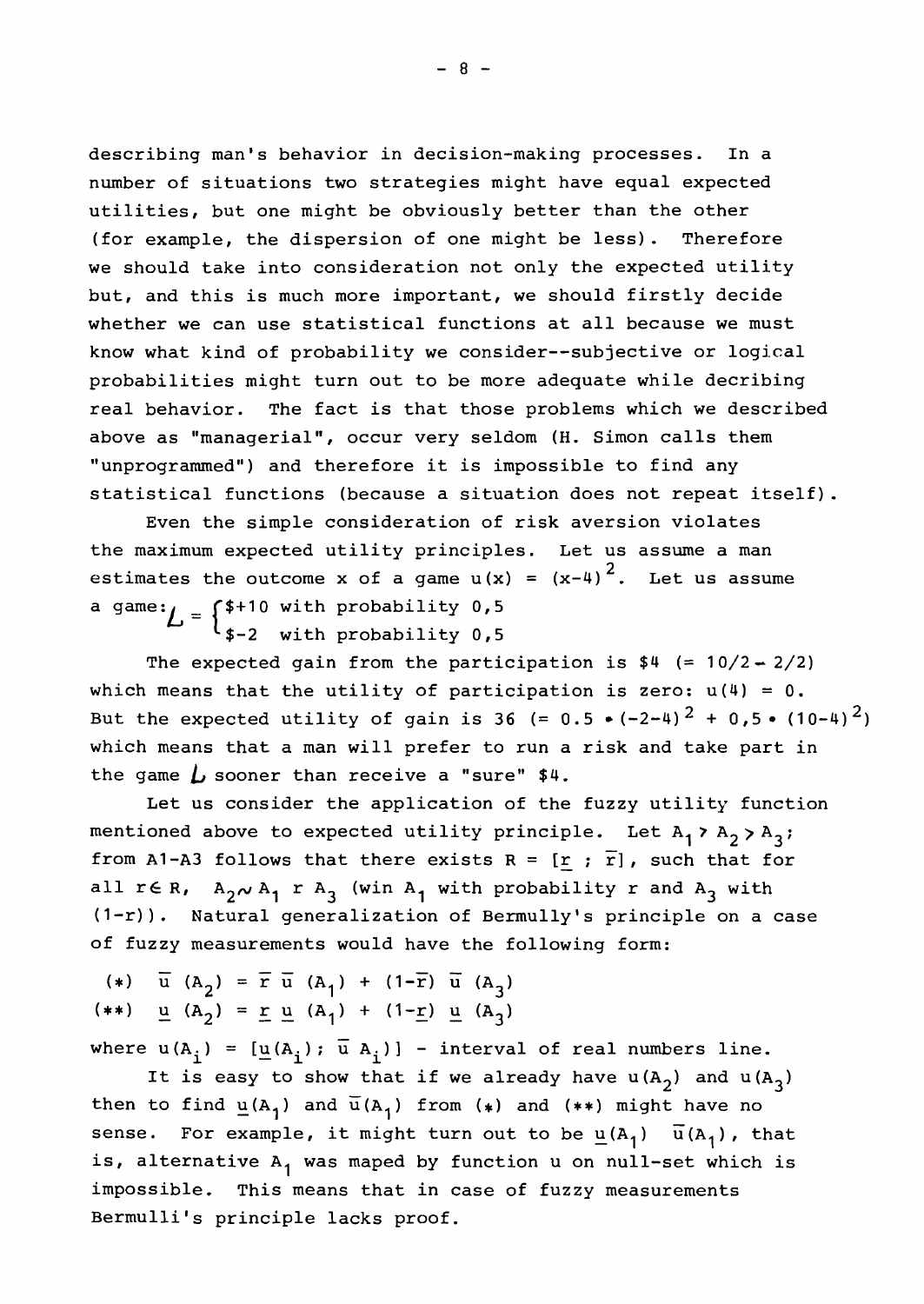(2) Another type of model is the usage of utility function, derived from preferences on set of alternatives M. If <sup>M</sup> is topoligical space, the follwing theorem is true:

Theorem (see [10]). If <sup>M</sup> connected and separable topological space with linear, transitive, antireflexive order  $\triangleright$  , then there exists a utility function "U" such that:  $U(x) > U(y)$  if, and only if  $x \ge y$  . (Another kind of of theorem was proven by Debreu, Rader, etc.) But for vector ordered space which are usually used in economic models, another situation takes place: Theorem (for proof see [6]). If <sup>M</sup> is an ordered vector space with <sup>a</sup> "strict" order (no equivalence is allowed) for which the Axiom of Archimedus is false, then there does not exist any utility function.

That means that for any Eucledean space with usual topology (born by metric) there exists no utility function for <sup>a</sup> "strict" order. If we still want to deal with it (for instance in the case of a model of production of, say, goods) we should use the so-called "equivalence curves", (that is, <sup>a</sup> set of goods which are not prefered to each other). It is obvious that doing this well we would be able to construct <sup>a</sup> utility function (this procedure simply means that Archimed Axion is now true).

If we consider Ramsey's problem, the maximization of cumulative consumption over an infinite time horizon  $U(c) = \int_{c}^{\infty} u(c, t) dt$ , we can notice that it is actually <sup>a</sup> problem of finding the best c(t), the consumption strategy from a set  $C = \{c(t) / c(t) \ge 0\}$ where time <sup>t</sup> can be either continuous (and then <sup>C</sup> is <sup>a</sup> subset of vector space of infinite dimension) or discrete (then <sup>C</sup> is <sup>a</sup> subset of Eucledean space of finite dimension). From the theorem mentioned above follows that if we want to construct U(c), - utility function, on C, we must artificially introduce "equivalent curves" which we consider to have no foundations at all.

(3) In <sup>a</sup> number of works <sup>a</sup> model based on the assumption that <sup>a</sup> man in <sup>a</sup> decision-making position behaves so that if he does not know the exact values of the parameters of the problem under consideration, it is useful for him to choose <sup>a</sup> strategy which- with any realization of the parameters (with unknown probabilities)--minimize the possible loss resulting from the man"s action.

 $-9 -$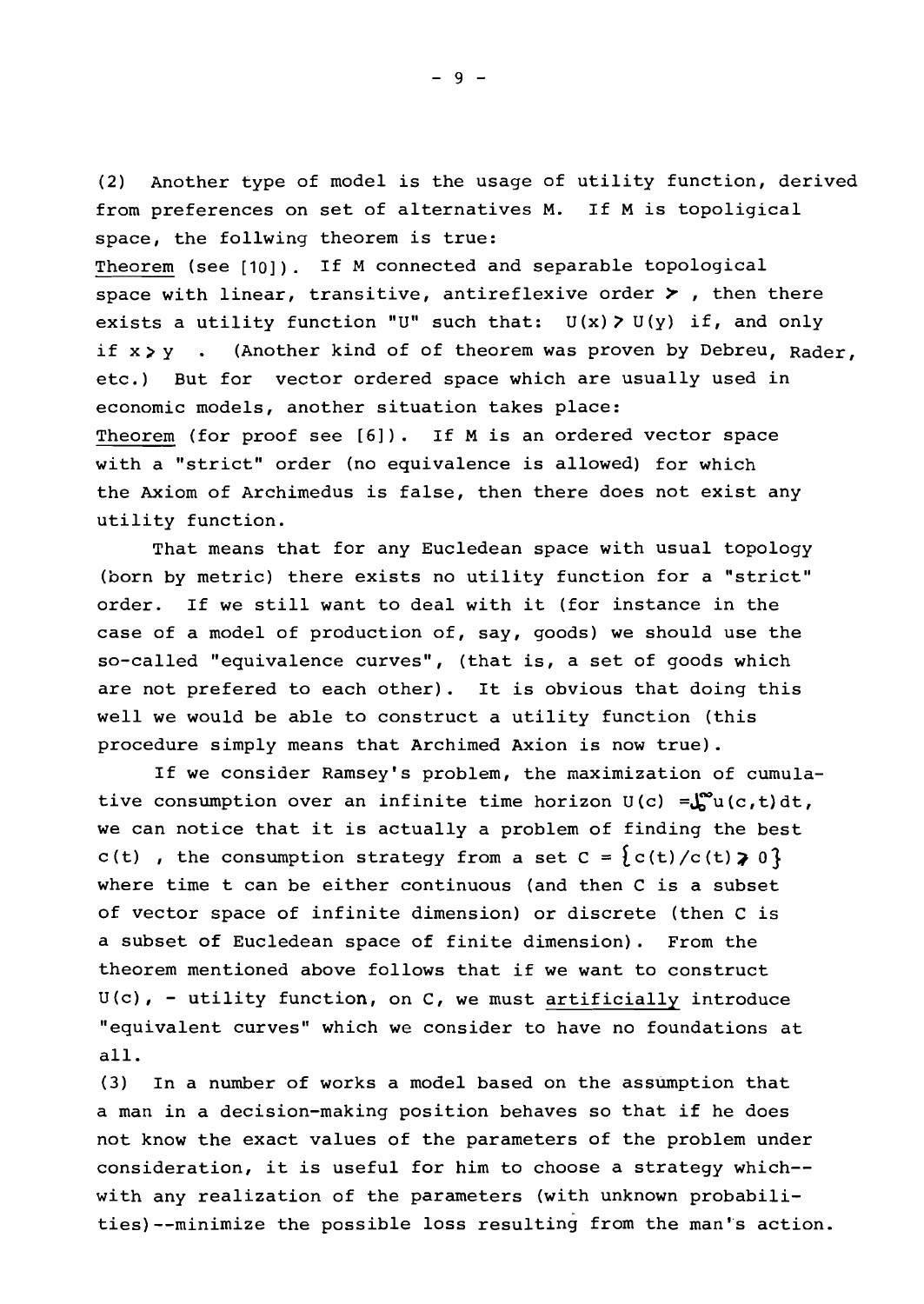This is called the "minimax" principle. This assumes that a man assesses losses higher than gains. But (and it has often been pointed out) there do not exist many people who would always pursue this overcautious strategy; as usual, man's behavior is <sup>a</sup> mixture of risk and caution, which enables him to survive and shows in different situations more or less the level of risk aversion.

The drawbacks of this model are visible in situations where there is a big gap in absolute values between losses and gains; in these cases the minimax rule leads to absurd results. In <sup>a</sup> number of cases the statistical minimax estimation was worse than the estimation found with the help of the usual statistical methods, as Savage points out in "Foundations of Statistics."

We should note that in some works it was stated that the minimax principle is not <sup>a</sup> normative principle, but is descriptive. Let us consider the system of axioms proposed by Vilkas [11]. Let <sup>F</sup> be the real function on M, <sup>a</sup> set of all finite-dimension matrices such that:  $(1)$   $(2)$ 

- C1. If A<sub>1</sub> and A<sub>2</sub> from M and for all i and j, then  $a_{i,j} \ge a_{i,j}$ then  $F(A_1) \geq F(A_2)$ .
- C2. If  $\overline{A}$  is A with one more added row, which does not exceed any convex linear combination of rows of A, then  $F(\overline{A}) = F(A)$ .
- $C2<sup>1</sup>$ . If  $\widetilde{A}$  is A with one more added row, which is not less than any convex linear combination of rows of A, then  $F(\tilde{A}) = F(A)$ .
- C3. If  $A^T$  is transparent A, then  $F(-A^T) = -F(A)$ .
- C4. Becuase any real number <sup>x</sup> is <sup>a</sup> matrix dimension 1x1, then  $F(x) \geq x$  for all x.
- $C4^{1}$ .  $F(x) = x$  for any x.

Theorem. F(A) which satisfied C1, C2, C3 and C4 or C1, C2<sup>1</sup>, C3 and  $C4<sup>1</sup>$  is equal to the value of the game based on the minimax principle (see [11]).

is,  $b_{ij} = f(a_{ij})$ ). comparison But if <sup>a</sup> dimension of <sup>A</sup> is large enough during theLet us consider the meaning of these axioms. C1 states that the granted gain will not become less if gains do not become less in all possible games. Of course, this is only in the case when we aquired information of the inequality  ${1) \choose 1j} \geqslant {2 \choose 1j}$  . But in real problems it is useful to consider the elements  $a_{ij}$  of A to be the "values" (prices) of some set  $b_{ij}$  of objects (that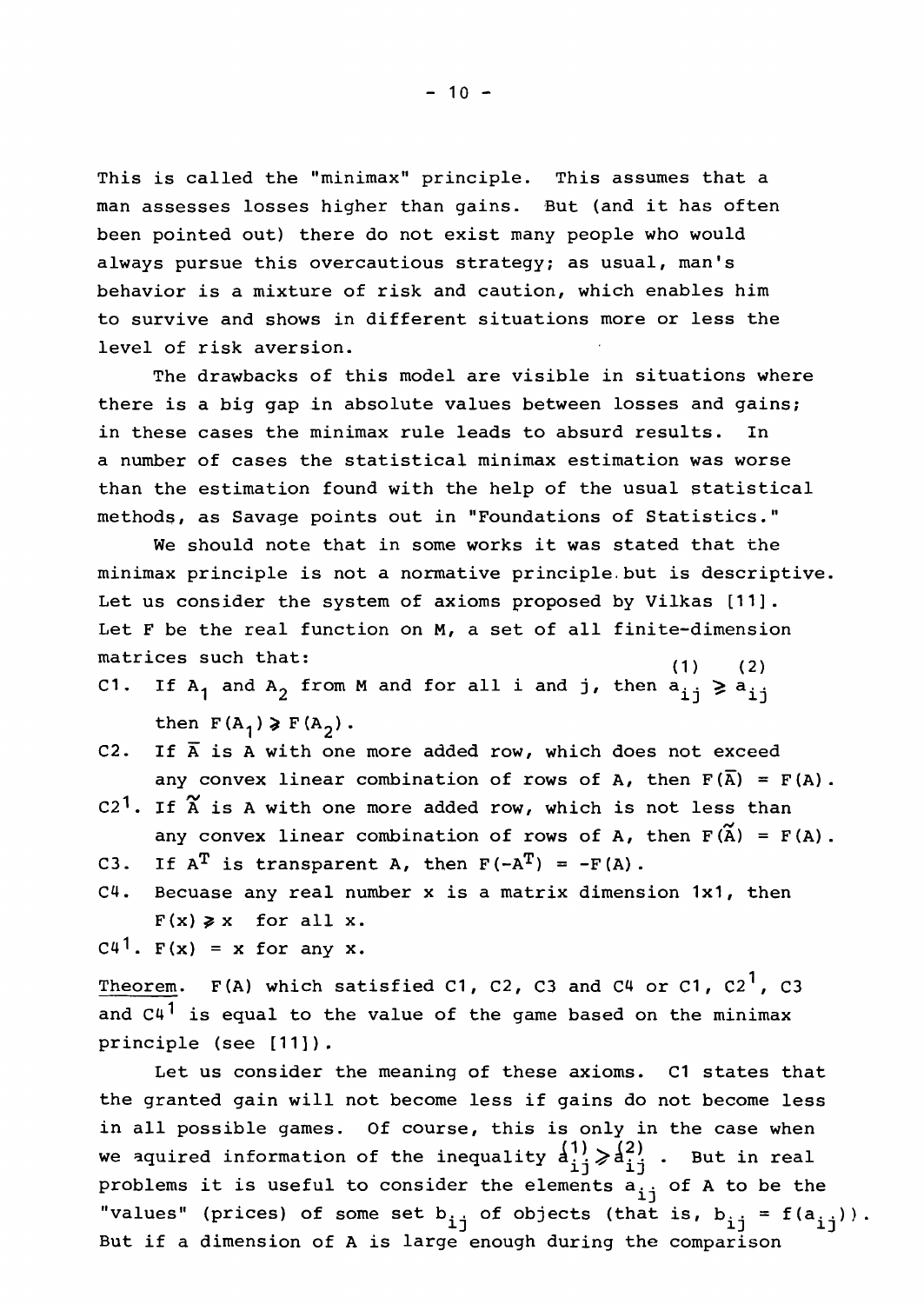elements of A1 and A2 (for C1), values "f" might change greatly. Of course, someone might say that the computer can compare them faster. But to my mind, the description of man's behavior with the assumption of the computer's existence is useless--in real problems such as policy-making, management, military problems, sports, etc., man has to make decisions with uncertainty and with limited resources (time, money, etc.) in order to aquire the required information.

But decisions are still made and one can only improve them by means of acquiring new information. Therefore it is necessary to study the human decision-making process without assuming that one can always have all information.

C1 and  $c2^1$  state that obviously "bad" strategies could be excluded beforehand. But all these restrict the set of all possible strategies a priori, and one can note that  $C2$  and  $C2<sup>1</sup>$ are "masked" minimax rule (they are well-known in the theory of games as rules of omitting dominant row or column).

C3 expressed the antagonism of players in a matrix game and shows that gains of both are inequal in absolute values and opposite in sign. But as shown by Savage, such an expression of antagonism has some drawbacks (and moreover in "games with nature" the antagonism does not take place, and it was those games where the minimax rule is applied most often) .

This all infers that the model of decision-making behavior based on the minimax rule is also <sup>a</sup> normative model.

# CONCLUSION

In the present work we dealt with the problem of taking into account the human factor in the decision-making process. We tried to show that at present existing theories of decisionmaking use elaborated, sophisticated mathematical tools, (which comprise only normative theories) and which in <sup>a</sup> number of situations lack solid base and cannot help a manager to make decisions because they omit the human factor completely. We offered some primitive models of decision-making which can, even on this level of precision, show the weak points of existing theories. Of course, <sup>a</sup> lot of future work is needed to construct <sup>a</sup> really descriptive theory of decision-making.